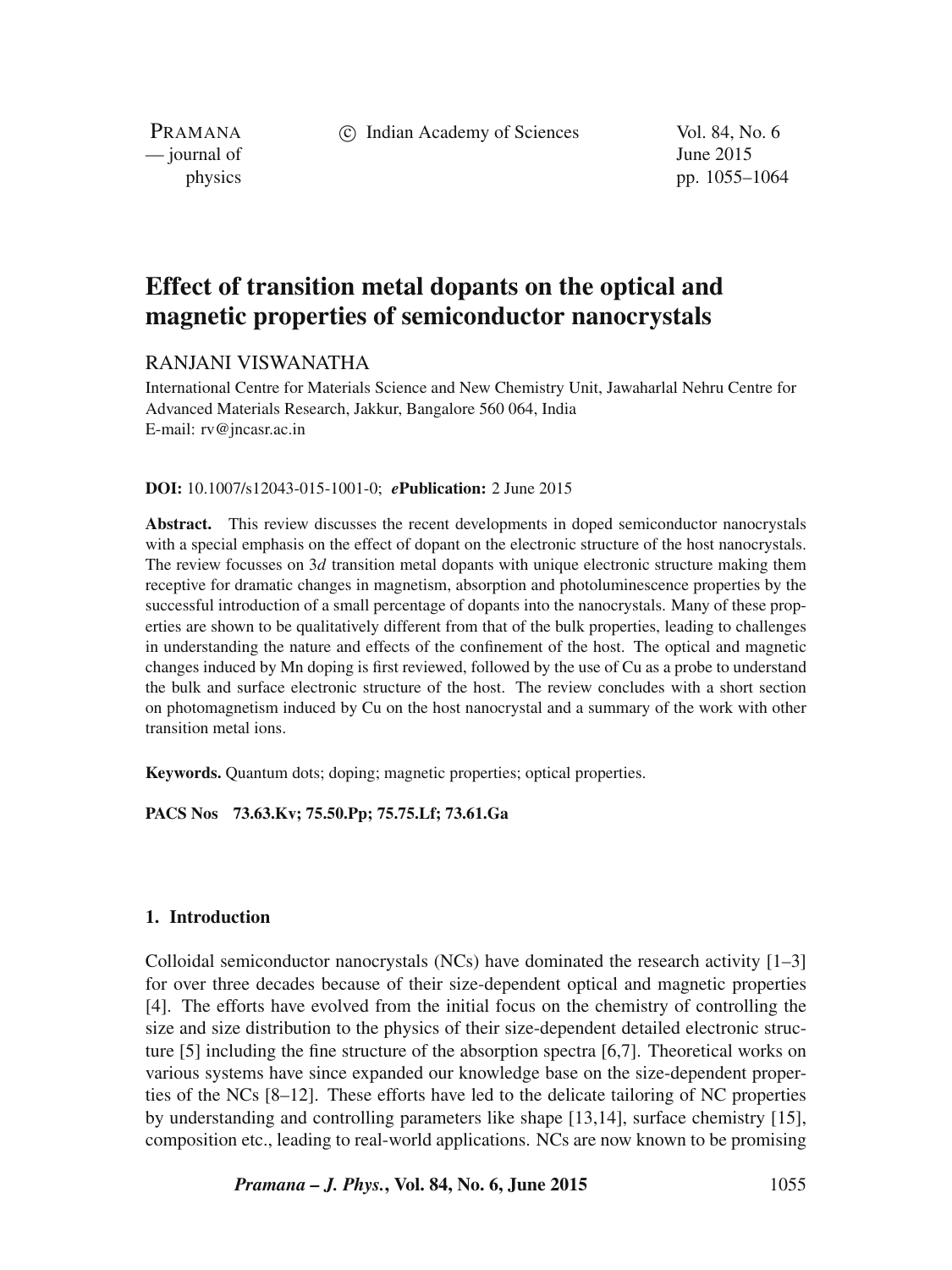materials for a diverse set of applications ranging from bioimaging [16], photovoltaics  $[17–19]$ , solid-state lighting  $[20–24]$  to quantum computing  $[25.26]$ .

A very active area of research in this field involves chemical doping [22,27–37], the introduction of impurity elements (typically transition metal ions) into a host lattice to fine-tune optical and magnetic properties of the NCs [22,27–29,35,36]. Dopants are intentional impurities introduced to locally modify the electronic structure, leading to global changes in optical and magnetic properties of the host system. Doping in NCs is aimed at exploiting the enhanced spin [38], luminescence and electronic properties [39] and is inspired by the success of analogous doping in bulk and their triumph in the electronics industry. Owing to the potential applications as size-tunable phosphors [22,40] as well as interesting magnetic properties [38,41], considerable attention has been focussed on doping II–VI chalcogenide semiconductor nanocrystals with transition metal atoms.

Nevertheless, nanostructure doping has not proven to be straightforward [32] and is hindered by the exclusion of impurities during growth [42]. Though doping in semiconductor NCs is extensively studied, incorporation of requisite percentage of dopants at the precise spatial location is still in its infancy [21,43]. Recent research has demonstrated the existence of interesting handles like the dopant distribution or the presence of defects in the host NC [44] to determine the efficiency of the dopant-introduced optical and magnetic properties. Till date, Mn-doped NCs have been the single-most studied semiconductor nanocrystals [22,28,35], thus giving rise to a host of new interesting properties, both at a fundamental level as well as at the technological level. Recently, Cu has also invoked a lot of interest in the research community [36,41,45,46] mainly because it could modify the electronic properties of many II–VI compounds giving rise to intragap luminescence in the visible spectral range. The other dopants of interest include Co, Ni and Fe [47–49] that have also been used to alter the optical as well as magnetic properties of the NCs.

In this review, we discuss the properties of the host NCs modified by doping transition metal ions in NCs that has given rise to a rich field in the area of doping semiconductor NCs. A brief overview of the optical and magnetic properties of Mn and Cu will also be given. Though historically the motivation behind the investigation of manganese doping in NCs is the use of bright orange emission at 580 nm as luminescence-sensitized photoluminescence (PL) activators [50], gradually other interesting properties of Mn such as the coupling of the electrons and holes with the embedded magnetic ion spins via giant *sp*–d exchange coupling [51] and the interesting magneto-optical properties like spin-polarized bands and pronounced nonlinear band splitting have come to light. Additionally, it has also been shown that it is possible to polarize the energy and intensity of the Mn  $d-d$  transition in a Mn-doped II–VI NCs [38] unlike in the bulk [52]. The interest in Cu doping arises because of the ease of conversion of copper between Cu<sup>+</sup> and  $Cu<sup>2+</sup>$  oxidation states that facilitate the down-conversion of luminescence with the aid of the intragap states [36]. Furthermore, of late, this intragap state luminescence arising from Cu doping has also been used to study the electronic structure of the host NCs [46]. An understanding of the mechanism of this emission has led to an understanding of the role of each ligand in II–VI semiconductors [46]. Additionally, copper doped in II–VI NCs has been recently shown to retain magnetic memory in the NCs [41]. After discussing this rich field, we will then conclude with a summary of other transition metal dopants.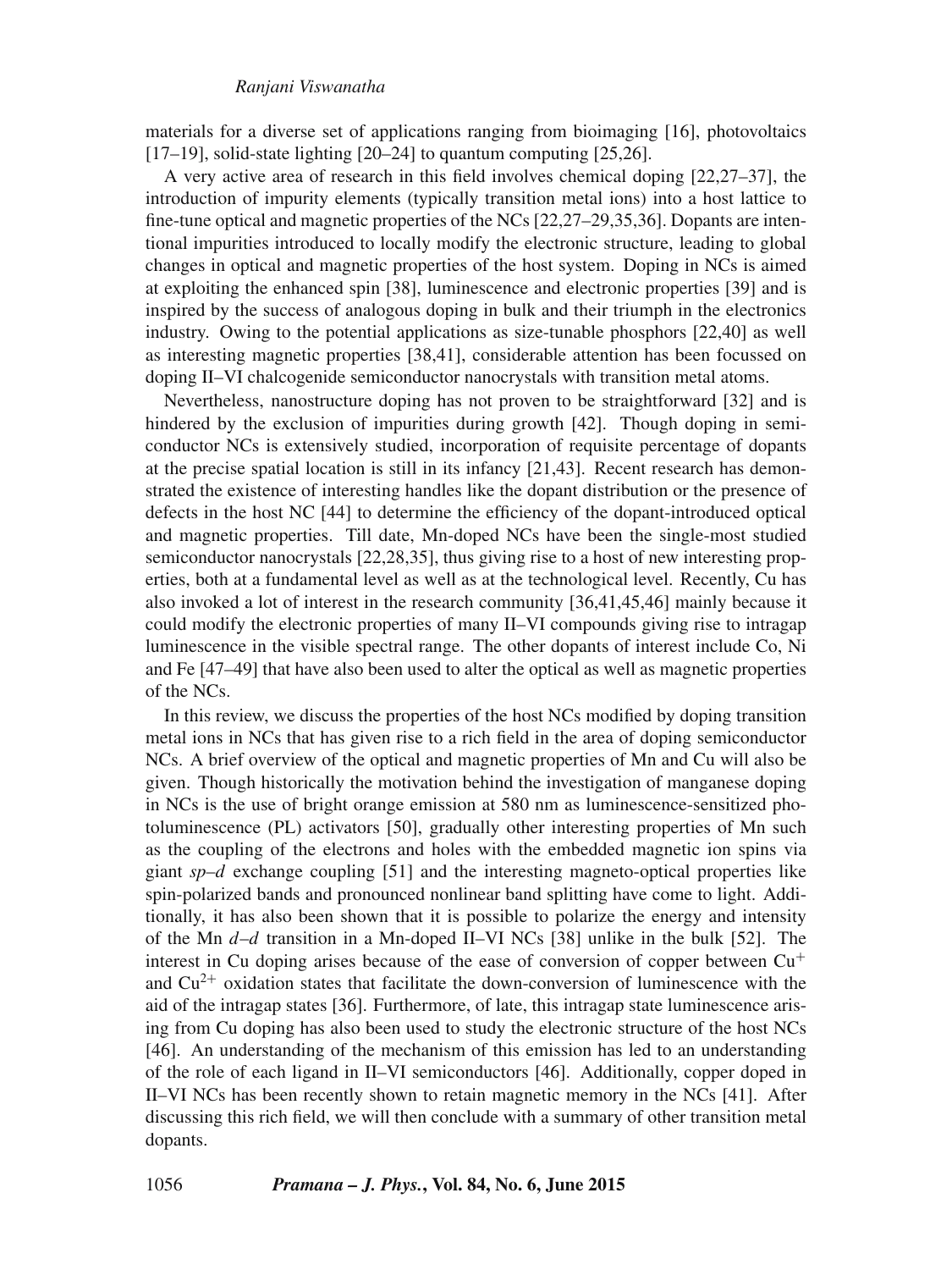# **2. Mn-doped NCs**

Despite several successes in the synthesis of doped NCs, efficient doping of nanocrystals by placing the dopants in the desired radial position have only been achieved in a very few cases [21,43]. One of the important strategies of doping that allows appropriate placement of the dopant ion has been the decoupling of doping from the growth of the host nanocrystal [40]. However, though this allows one to place the dopant in the desired radial position, it does not ensure that the dopants remain in that position during the growth of the host nanocrystals. It is well known that due to the small number of atoms in the NCs, even one or two dopant atoms contribute a substantial percentage of the host material, leading to stress in the host semiconductor lattices. This phenomenon propels the expulsion of the dopant from the host lattice even though it has been placed in the most suitable position [42]. Thus, the successful incorporation of the dopants in required quantities in the bulk of the host nanomaterial is a nontrivial equilibrium between the diffusion within the lattice and the increase in energy due to the lattice defects. A simple schematic of the same is shown in figure 1. In the case of Mn doping in some of the II–VI semiconductors, this phenomenon has now been extensively studied and ways were found to enhance high doping concentrations at the required radial positions in the NCs giving rise to several interesting properties and applications. The most notable among them is the tuning of the position of the Mn emission band through the entire visible spectrum by appropriate variation of strain on the host around the Mn ion [43]. In fact, this is in direct contrast to the expected prominent and defining feature of the incorporation of the Mn ion as a dopant atom, that is traditionally defined by the presence of the emission peak arising from the Mn *d*–*d* transition at about 580 nm or 2.15 eV. In fact, the same group has also shown earlier that the width of this 580 nm peak as observed from single molecule studies is actually a sum of much sharper peaks observed over a large range of wavelengths [53].

The second noteworthy feature in the Mn emission is the origin of this 580 nm peak. Historically, it is understood to originate from internal  $({}^4T_1-{}^6A_1)$  transitions within the excited  $3d^5$  shells of the Mn<sup>2+</sup> ions. The large absorption cross-sections of the semiconductor host lattices combined with rapid energy transfer to the dopants yield efficient PL emission [22] as shown in the schematic in figure 2. This is due to a substantial ensemble Stokes shift arising from the atomic-like emission states of Mn. This overcomes the self-quenching problem in applications like light emitting diodes and also gives thermal stability [40] as it arises out of atomic-like states that do not allow strong coupling with the lattice phonons. However, for a long time, the origin of this peak, specifically with



**Figure 1.** Schematic of insertion of the dopant into the host nanocrystal.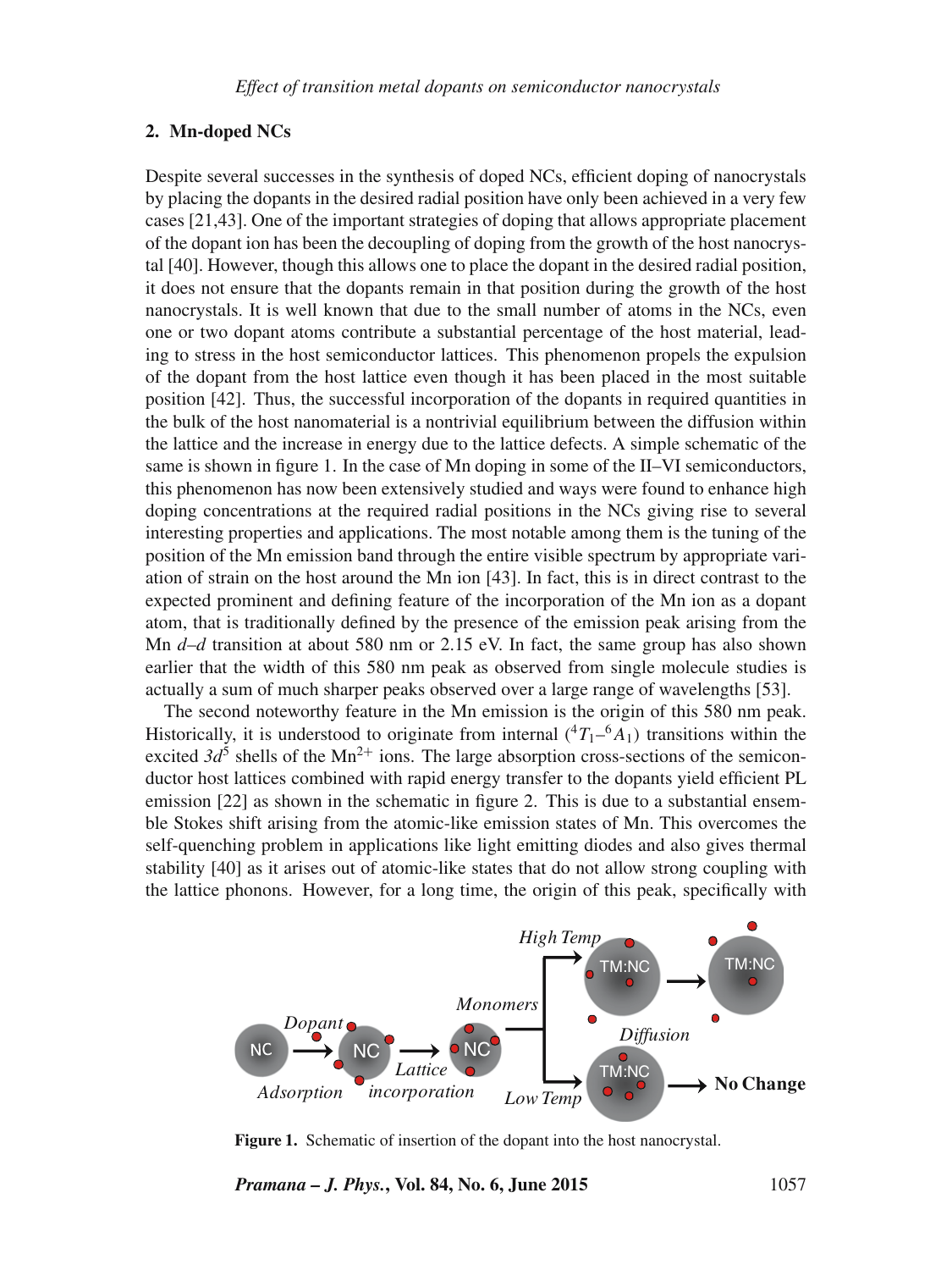

**Figure 2.** Schematic of the mechanism of Mn emission in the absence of magnetic field.

emission quantum yields as high as 50–70% has generated a lot of interest in the literature.  $Mn^{2+}$  ion with a 3d<sup>5</sup> configuration has a <sup>6</sup>A<sub>1</sub> ground state with five unpaired electrons. Hence, a Mn *d-d* transition with  $\Delta l \neq 1$  and failure to conserve spin during a transition from  ${}^{4}T_1$  state or any other higher-lying state to the  ${}^{6}A_1$  ground state would be both orbital as well as spin forbidden transition. Hence the mechanism of excitation through the host NC as well as the emission has led to extensive research [52].

Recently, it has been observed that the NCs provide a unique playground in terms of understanding the nature of this forbidden transition [38]. For instance, in the case of bulk semiconductors, 2D and 1D materials, it was observed that this emission quickly decayed with increasing magnetic field at the cost of band-gap emission [52]. In earlier literature, this was understood to arise as a consequence of spin-forbidden Auger-like recombination in the presence of magnetic field. However, surprisingly, the band-gap emission is completely absent in the 3D confined NCs and we observe that the Mn emission is polarized in intensity and energy splitting is a function of increasing magnetic field. The study of the Mn emission as a function of temperature and magnetic field in NCs surprisingly reveals that the circular polarization of the  $Mn^{2+}$  PL follows the paramagnetic (Brillouin-like) magnetization of the spin-5/2  $Mn^{2+}$  ions. Essentially these studies reveal that the processes of both  $Mn^{2+}$  excitation and  $Mn^{2+}$  emission are essentially different in colloidal dilute magnetic semiconductor (DMS) NCs as compared to conventional DMS materials. Thus the magneto-optical properties of Mn in semiconducting NCs provide interesting challenges both in understanding the basic mechanisms as well as in applications.

## **3. Cu-doped NCs**

Though doping in NCs came to the forefront with the introduction of Mn, recently Cu doping has invoked similar interest because of its unique electronic structure [46]. It is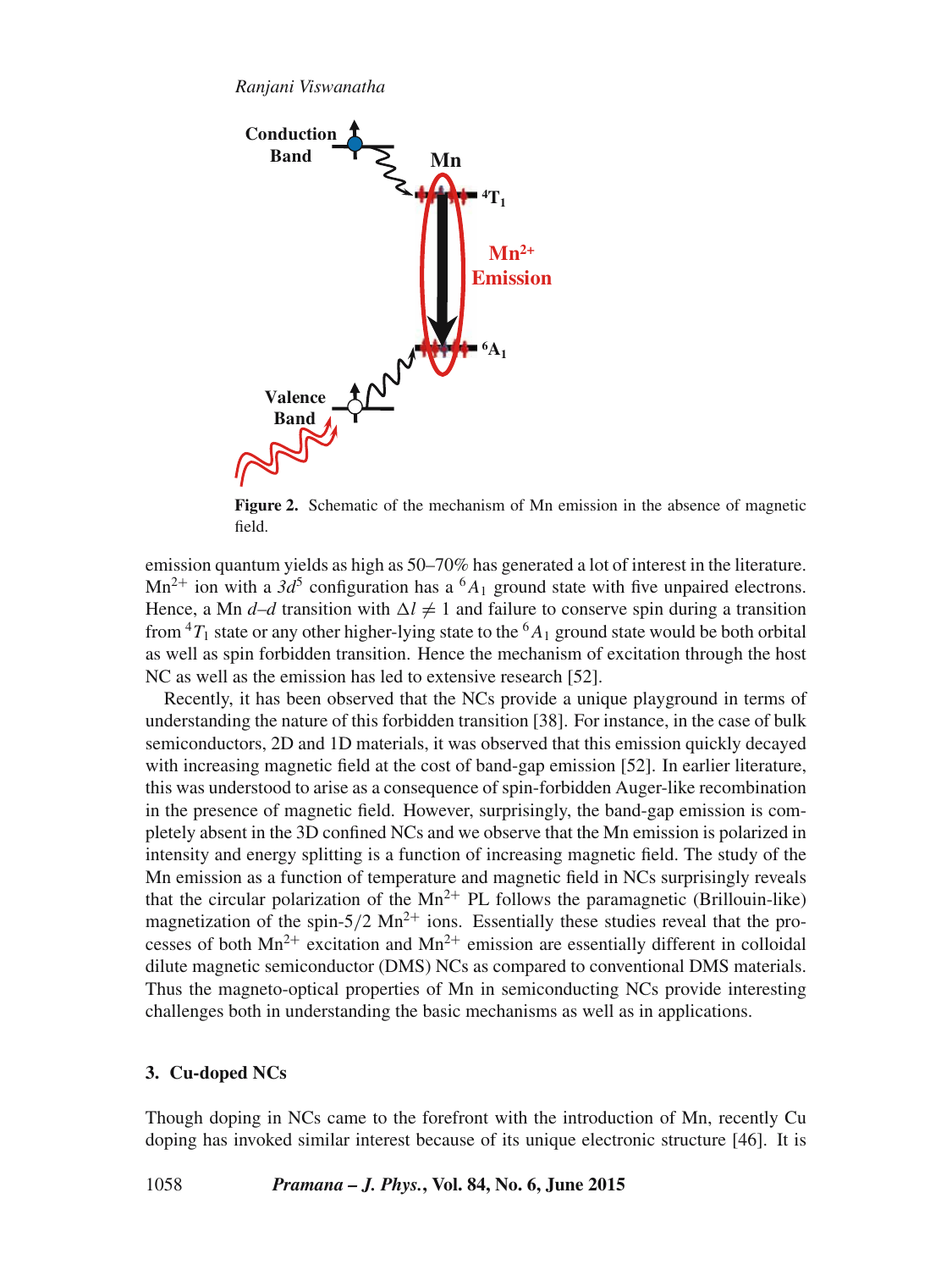

**Figure 3.** Origin of Cu emission in bulk CuZnSe [68,69].

now common knowledge that impurities like Cu, similar to Mn, introduce atomic-like states within the band gap of the host semiconductor. These states may facilitate either radiative or nonradiative decay through these channels. In the case of Cu, a characteristic long-lived intragap Cu-related radiative photoluminescence (PL) band is observed along with the suppression of the intrinsic BE emission [36]. This band is understood to arise from the CB of the host to the Cu  $d$  level transition similar to that of the bulk shown in figure 3. Hence the ability of the dopant to provide information about the host NC through its optical interaction with the host has offered researchers with a new avenue to investigate the electronic structure of the host. Atomic-like states of Cu is expected to be independent of size and hence the position of the PL peak provides an internal standard to measure the shift in the CB of the host as a function of size [46,54]. In addition, permanent incorporation of charges into NCs can be achieved by the placement of active impurities into the lattice. Doping Cu into the NCs, with its ability to exhibit variable valence is a promising strategy to achieve this goal. This has provoked interest in the study of Cudoped NCs.

#### 3.1 *Synthesis of Cu-doped NCs*

Cu doping into NCs was a challenge mainly due to the differential reactivity of the Cu precursors compared to the Zn or Cd precursors [55]. Cu precursors, being much more reactive than its  $d^{10}$  counterparts, would invariably form CuSe or CuS and precipitate out of the reaction mixture. However, Pradhan *et al* [55] overcame this challenge by separating the growth of the host from the doping of the Cu using variable temperatures. Since then, extensive research has led to the successful synthesis of Cu doped in various II–VI semiconductors like CdS, CdSe, CdTe, ZnS and ZnSe [46] and alloys like ZnSe/CdSe [36]. It is interesting to note that during these syntheses, care has been taken to keep the dopant level at substantially low (∼1% or lower) percentages so that the electronic levels of the dopant remain atomic-like and do not affect the electronic structure of the host. This is important because Cu doping is carried out not only to exploit the red-shifted size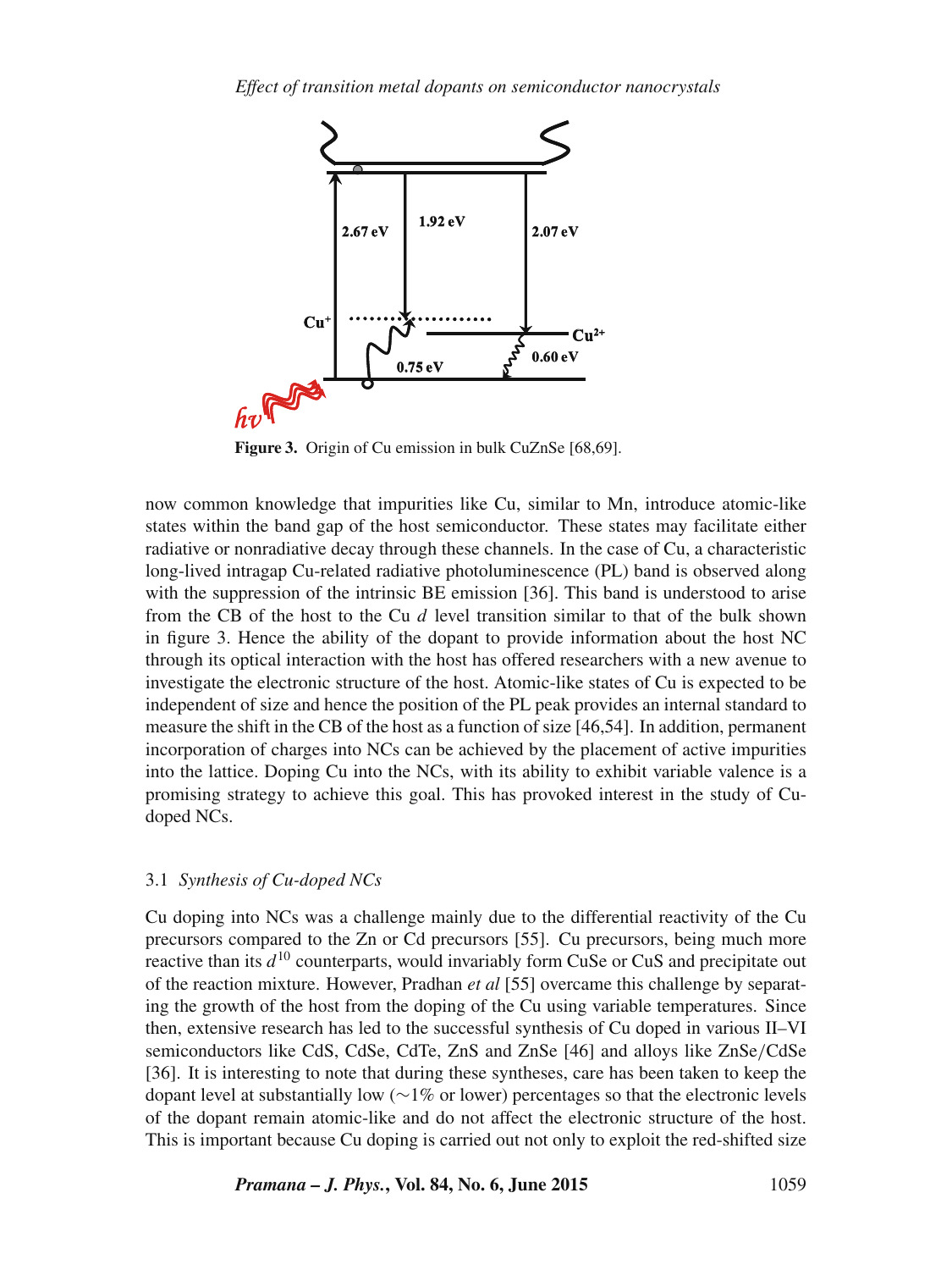tunable luminescence efficiency in the visible and IR regions but also for its capability to associate the atomic state of Cu with the CB of the host semiconductor.

#### 3.2 *Luminescence of Cu-doped NCs*

Intragap luminescence centres associated with Cu dopants in bulk II–VI semiconductors have been known since the early 1960s [56]. More recently, the development of characteristic intragap Cu-related emission feature in II–VI semiconductor NCs have also been demonstrated. However, the oxidation state of Cu and the luminescence mechanism in these NCs are subjects of debate [57,58]. The accurate determination of the oxidation state of the Cu ion is important to understand the mechanism of Cu-related emission. While  $Cu^{2+}$  is an optically active ion with an optically active hole present at all times, irrespective of the photogenerated electron–hole pair, the  $Cu<sup>+</sup>$  is an optically passive ion. In fact,  $Cu^+$  ion is a  $d^{10}$  system and hence cannot participate in emission without first capturing the photogenerated hole. The presence of electron paramagnetic resonance (EPR) spectra for the Cu ion would have concluded the presence of  $Cu^{2+}$  species. However, somewhat surprisingly,  $Cu^{2+}$  ions substituted into a II–VI lattice do not give rise to any detectable EPR signature, possibly due to the line broadening [59]. This was initially hypothesized incorrectly as the signature of  $Cu<sup>+</sup>$  ion. However, later studies showed that Cu ions indeed show exchange with the host materials as observed from magnetic circular dichroism spectrum, that is characteristic of a  $d^9$  ion. Hence it was later concluded to be a  $Cu^{2+}$  ion.

A typical spectrum for Cu-doped CdSe is shown in figure 4 which usually shows the presence of two distinct features, one corresponding to the band edge emission with a lifetime of about 20 ns and the other corresponding to Cu-related emission with a lifetime of about 50–1500 ns depending on the host. However, it is evident that the lifetime of the Cu-related emission is much longer than that of the band edge emission. Given that



**Figure 4.** Typical absorption and PL of spectra of undoped and Cu-doped CdSe nanocrystals.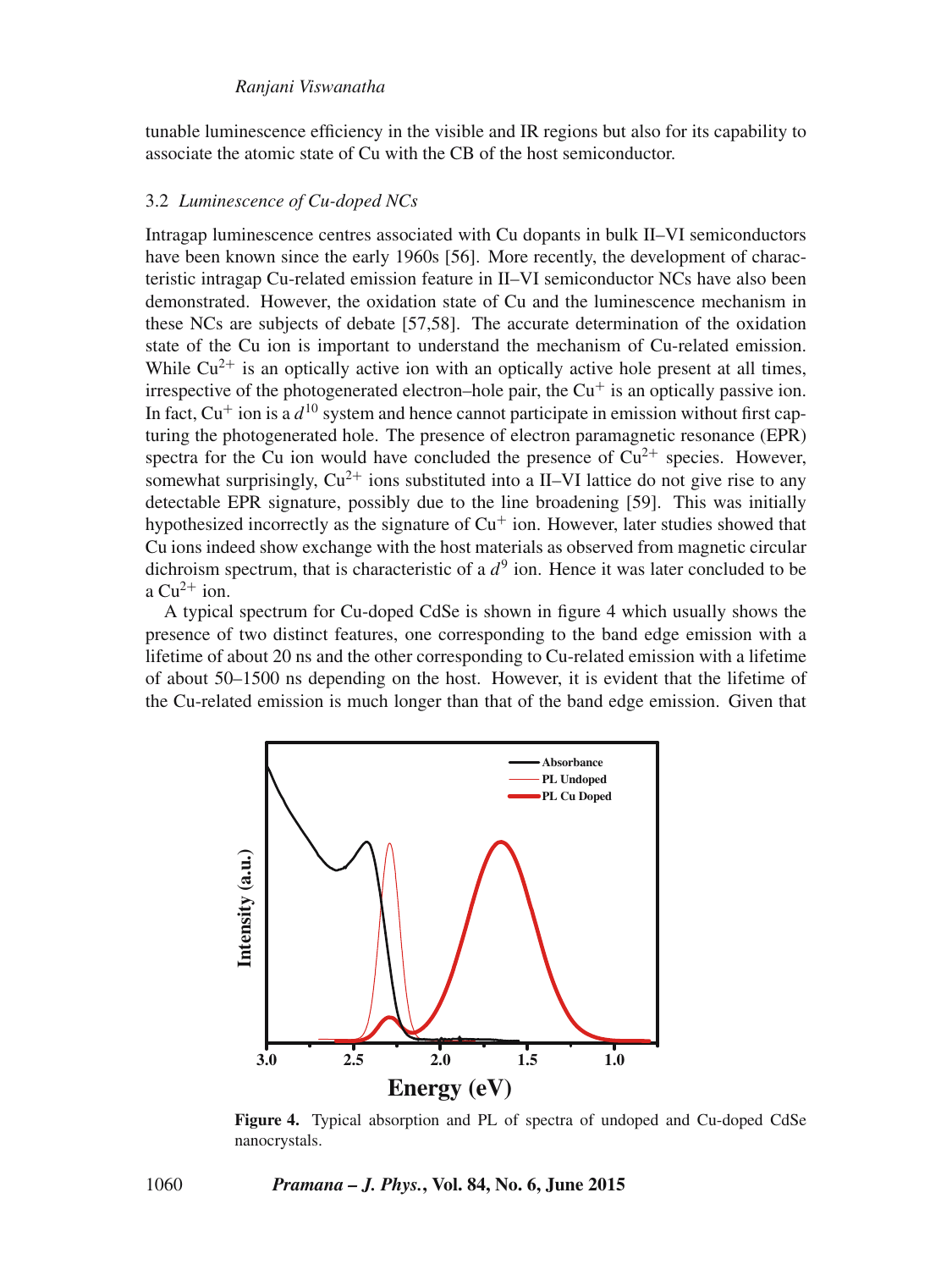## *Effect of transition metal dopants on semiconductor nanocrystals*

the photoexcited electron competes with the photoexcited hole in the valence band and the optically active hole at the Cu site, the recombination through the Cu site should be highly unlikely owing to the long lifetime of the Cu-related emission. However, if the photoexcited hole is scavenged through the hole traps of the NC, then we observe the Curelated emission [36]. This has been explicitly verified by the addition of known hole traps like thiols in CdSe NCs to see an increase in the copper emission at the cost of band edge emission. Thus, while the position of the Cu emission provides signatures of the shift in the conduction band edge, the intensity of the Cu emission is indicative of the percentage of hole traps on the surface of the NC contributing to the decay of the band-edge emission [46]. Similarly, as the Cu-related emission involves only the photoexcited electron, the nonradiative component of the lifetime curve arises only due to the presence of electron traps on the surface of the NC. Hence, the mechanism of emission of the Cu-related band provides a unique method to study the efficiency of surface passivation on the NCs.

#### 3.3 *Electronic structure of the host NCs*

In this section, we briefly discuss the electronic structure of some of the host semiconductors as well as the role of a few ligands. For example, with the model system of ZnSe, we note that the Cu peak shifts to higher wavelength with increasing size of ZnSe as shown in figure 5. This shift can be attributed to the shift in the conduction band and hence can be used as a probe to study the shift in the conduction band. These results are in excellent agreement with the available photoelectron spectroscopy data [60–63] as well as the theoretical data [64] providing us with a less time-consuming and straightforward method to accurately map the CB and VB positions in the nanocrystals [46,54]. In addition, this method is also useful for determining the relative band offsets in semiconductor nanocrystals providing a useful tool to design quantum dots-based solar cells that rely on charge transfer at the interface. Moreover, Cu can also be used to study the role of the ligand in the passivation of the nanocrystal surfaces [46]. To name a few, oleic acid in CdS and CdTe is shown to act as electron trap passivator while it does not affect the CdSe nanocrystals [46]. Similarly, trioctyl phosphine has been shown to passivate hole traps in CdSe



**Figure 5.** Variation of Cu peak as a function of size in Cu-doped ZnSe nanocrystals.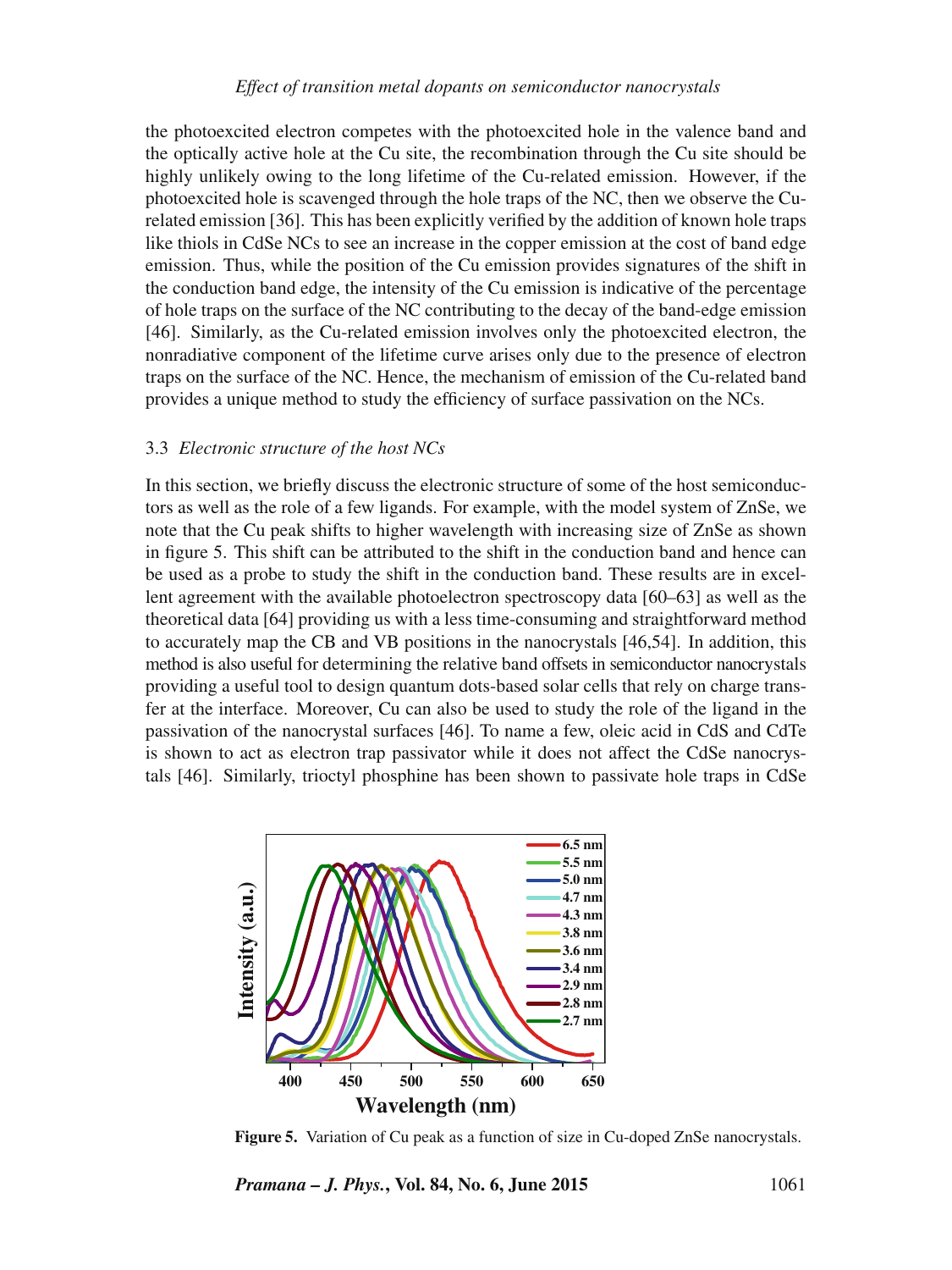nanocrystals [46]. Thus, Cu as a dopant has opened up a new novel probe to study the bulk and surface electronic structures of the host.

In addition to all this, Cu doping has also shown the presence of a strong exchange interaction leading to the presence of magnetism in semiconductor nanocrystals [57]. A rather surprising consequence of magnetism in Cu-doped nanocrystals is the pronounced and long-lived photoinduced enhancement of their paramagnetic properties. While the exact mechanism of photomagnetism is yet to be understood, technologically this property can have far reaching consequences in potential applications for magneto-optical storage and optically controlled magnetism.

## **4. Other dopants**

While a great deal of attention has been paid to Mn and Cu, mainly due to their interesting luminescent properties, the other dopants that have received some attention include Fe, Co and Ni. Fe-doped oxide nanocrystals [49,65] have been shown to have ferromagnetic behaviour at room temperatures while Co and Ni have also shown interesting magnetic behaviour [49,66]. But, due to the absence of readily observable luminescence in these materials they have received less attention than Mn and Cu. However, dopants like Co and Ni hold a promising future as they can be used as multifunctional materials with their capability to show luminescence as well as magnetism when they are internally doped within the nanocrystals [67].

## **5. Conclusion**

In this review, the dopant-induced optical and magnetic properties in nanomaterials have been reviewed. The study of the origin of strong dopant emission due to Mn and Cu has been discussed. Further, the anomalous increase of Mn emission intensity in nanomaterials has also been explored. The electronic structure correlations of host nanomaterials using Cu as a probe has been introduced. The study has been extended to other dopants as well.

## **Acknowledgements**

The author would like to thank JNCASR and Sheikh Saqr Laboratory for funding.

## **References**

- [1] A P Alivisatos, *J. Phys. Chem.* **100**, 13226 (1996)
- [2] W S Song and H Yang, *Chem. Mater.* **24**, 1961 (2012)
- [3] F Wang *et al*, *Nat. Mater.* **10**, 968 (2011)
- [4] B P Khanal *et al*, *ACS Nano* **6**, 3832 (2012)
- [5] M A El-Sayed, *Acc. Chem. Res.* **37**, 326 (2004)
- [6] J Nanda, B A Kuruvilla and D D Sarma, *Phys. Re*v*. B* **59**, 7473 (1999)
- [7] M E Schmidt *et al*, *Phys. Re*v*. B* **53**, 12629 (1996)
- [8] G Allan, Y Niquet and C Delerue, *Appl. Phys. Lett.* **77**, 639 (2000)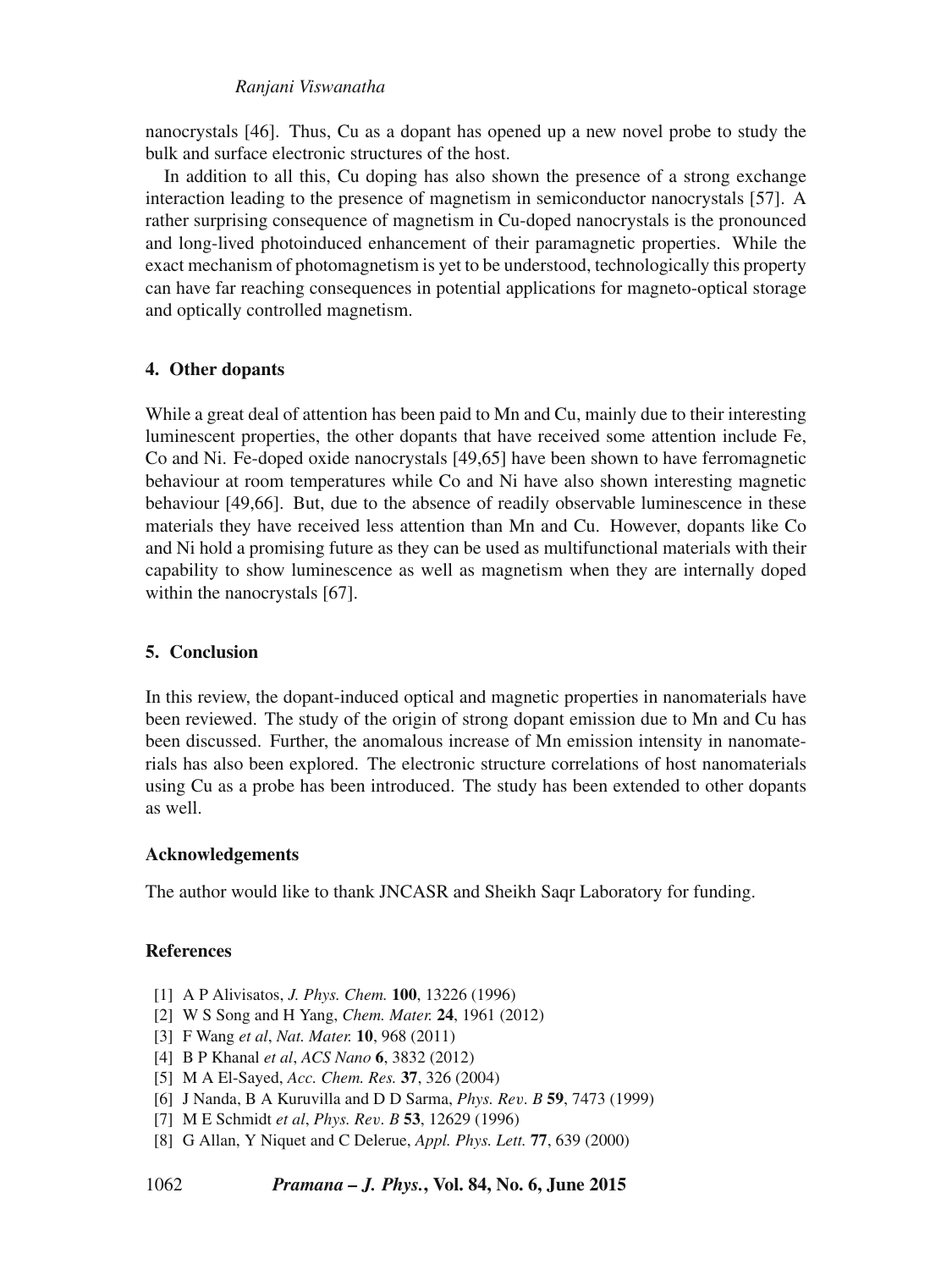- [9] A L Efros and M Rosen, *Ann. Re*v*. Mater. Sci.* **30**, 475 (2000)
- [10] S Sapra *et al*, *Nano Lett.* **2**, 605 (2002)
- [11] S Sapra, N Shanthi and D D Sarma, *Phys. Re*v*. B* **66**, 205202 (2002)
- [12] R Viswanatha *et al*, *Phys. Re*v*. B* **72**, 45333 (2005)
- [13] C Burda *et al*, *Chem. Re*v*.* **105**, 1025 (2005)
- [14] X Peng *et al*, *Nature* **404**, 59 (2000)
- [15] H J Choi, J K Yang and H H Park, *Thin Solid Films* **494**, 207 (2006)
- [16] G Ruan and J O Winter, *Nano Lett.* **11**, 941 (2011)
- [17] R J Ellingson *et al*, *Nano Lett.* **5**, 865 (2005)
- [18] P V Kamat, *J. Phys. Chem. C* **112**, 18737 (2008)
- [19] A Kongkanand *et al*, *J. Am. Chem. Soc.* **130**, 4007 (2008)
- [20] M Nirmal and L Brus, *Acc. Chem. Res.* **32**, 407 (1999)
- [21] Y Yang *et al*, *J. Am. Chem. Soc.* **128**, 12428 (2006)
- [22] N Pradhan and D D Sarma, *J. Phys. Chem. Lett.* **2**, 2818 (2011)
- [23] D D Sarma *et al*, *J. Phys. Chem. Lett.* **1**, 2149 (2010)
- [24] Ranjani Viswanatha, J M Piertyga, V I Klimov and S A Crooker, *Phys. Re*v*. Lett.* **107**, 067402 (2011)
- [25] T D Ladd *et al*, *Nature* **464**, 45 (2010)
- [26] S Hughes *et al*, *Phys. Re*v*. B* **83**, 165313 (2010)
- [27] S Acharya *et al*, *J. Phys. Chem. Lett.* **1**, 485 (2010)
- [28] R Beaulac *et al*, *Ad*v*. Funct. Mat.* **18**, 3873 (2008)
- [29] A K Bhattacharjee and J Pérez-Conde, *Phys. Re*v*. B* **68**, 45303 (2003)
- [30] S Brovelli *et al*, *Nano Lett.* **12**, 4372 (2012)
- [31] J D Bryan and D R Gamelin, *Prog. Inorg. Chem.* **54**, 47 (2005)
- [32] D Chen *et al*, *J. Am. Chem. Soc.* **131**, 9333 (2009)
- [33] M-H Du, S C Erwin and A L Efros, *Nano Lett.* DOI:10.1021/nl8016169 (2008)
- [34] N S Karan *et al*, *J. Phys. Chem. Lett.* **1**, 2863 (2010)
- [35] A Nag, S Chakraborty and D D Sarma, *J. Am. Chem. Soc.* **130**, 10605 (2008)
- [36] R Viswanatha *et al*, *Nano Lett.* **11**, 4753 (2011)
- [37] R Viswanatha *et al*, *J. Phys. Chem. B* **108**, 6303 (2004)
- [38] R Viswanatha *et al*, *Phys. Re*v*. Lett.* **107**, 067402 (2011)
- [39] N Pradhan *et al*, *Nano Lett.* **7**, 312 (2007)
- [40] N Pradhan and X Peng, *J. Am. Chem. Soc.* **129**, 3339 (2007)
- [41] A Pandey *et al*, *Nat. Nanotechnol.* **7**, 792 (2012)
- [42] G M Dalpian and J R Chelikowsky, *Phys. Re*v*. Lett.* **96**, 226802/1 (2006)
- [43] A Hazarika, A Pandey and D D Sarma, *J. Phys. Chem. Lett.* **5**, 2208 (2014)
- [44] A Saha *et al*, *J. Phys. Chem. Lett.* **4**, 3544 (2013)
- [45] R Viswanatha *et al*, *J. Phys. Chem. B* **110**, 22310 (2006)
- [46] G K Grandhi and R Viswanatha, *J. Phys. Chem. Lett.* **4**, 409 (2013)
- [47] P V Radovanovic and D R Gamelin, *J. Am. Chem. Soc.* **123**, 12207 (2001)
- [48] D A Schwartz *et al*, *J. Am. Chem. Soc.* **125**, 13205 (2003)
- [49] P V Radovanovic *et al*, *J. Am. Chem. Soc.* **124**, 15192 (2002)
- [50] R N Bhargava *et al*, *Phys. Re*v*. Lett.* **72**, 416 (1994)
- [51] D A Bussian *et al*, *Nat. Mater.* **8**, 35 (2008)
- [52] S Lee, M Dobrowolska and J K Furdyna, *Phys. Re*v*. B* **72**, 75320 (2005)
- [53] A Hazarika *et al*, *Phys. Re*v*. Lett.* **110**, 267401 (2013)
- [54] Z Zhang *et al*, *Chem. Mater.*, ASAP DOI:10.1021/cm5047269 (2015)
- [55] N Pradhan *et al*, *J. Am. Chem. Soc.* **127**, 17586 (2005)
- [56] H J Queisser and C S Fuller, *J. Appl. Phys.* **37**, 4895 (1966)
- [57] A Pandey *et al*, *Nat. Nanotechnol.* (2012) (in press)
- [58] A H Khan *et al*, *Angew. Chem. Int. Ed.*, Early View (2015)